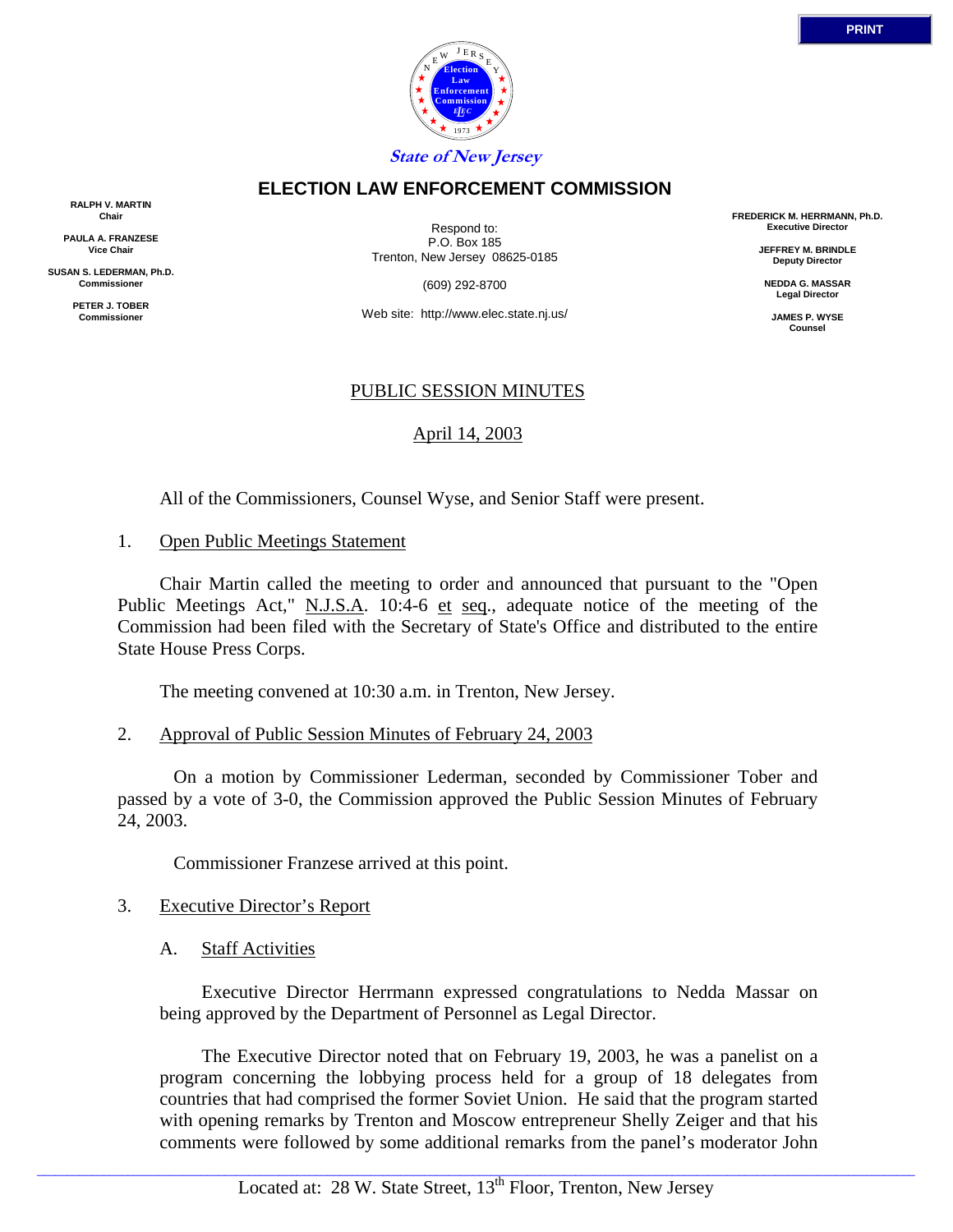# Public Session Minutes April 14, 2003 Page 2

Sheridan, the Co-chairman of Riker Danzig. According to Executive Director Herrmann, the other panelist were:

- Former Congressman Bob Franks, who is now the President of the Healthcare Institute of New Jersey;
- Former Assemblyman Jose Sosa, who is now the Director of State Government Affairs for Johnson & Johnson;
- Senate Democrat staff Deputy Director Pat Gillespie;
- Riker Danzig Counsel Jim Harkness;
- Riker Danzig Senior Legislative Agent John Kohler; and,
- Riker Danzig Associate Rich Hamilton.

The Executive Director noted that Howard Rauch, the Deputy Treasurer of the 2001 Schundler for Governor Campaign, wrote him a very warm and kind letter praising the work of the entire staff and especially the efforts of Legal Director Massar, Director of Systems Administration Carol Neiman, and Computer Assistant Lou Solimeo.

Executive Director Herrmann mentioned that Deputy Director Brindle's School Board Campaign Financing White Paper received another highly favorable review, this time in the Winter, 2003 Edition of the COGEL Guardian.

The Executive Director added that on February 28, 2003, he was interviewed live by Jack Elery on WCTC (New Brunswick) radio about ELEC's lobbying news release. Executive Director Herrmann informed the Commission that he explained that the \$22.4 million spent in 2002 was the largest amount in State history and an increase of 17 percent from 2001. He said, however, that 86 percent of that figure was for lobbyist salaries not benefit passing. According to Executive Director Herrmann, the purchasing of meals, trips, gifts, and entertainment at \$91,000 represented less than one-half of one percent of the amount spent. He said moreover, that the figure was over 21 percent lower than it was the year before and the amounts passed by individual special interests to specific legislators dropped dramatically from the past. Executive Director Herrmann advised the Commission that overall, it was a pretty healthy report card.

The Executive Director noted that he was also interviewed by another radio station as well as numerous print journalists. He said that thanks must go to Director of Compliance and Information Evelyn Ford, Director of Systems Administration Neiman, and their staffs for the fine work they performed in compiling the lobbying statistics and placing them on the web site.

The Executive Director informed the Commission that on March 11, 2003, Legal Director Massar, Director of Compliance and Information Ford, Director of Review and Investigation Carol Hoekje, and Director of Systems Administration Neiman participated in an Institute of Continuing Legal Education (ICLE) seminar on the Open Public Records Act (OPRA) by speakerphone. Executive Director Herrmann noted that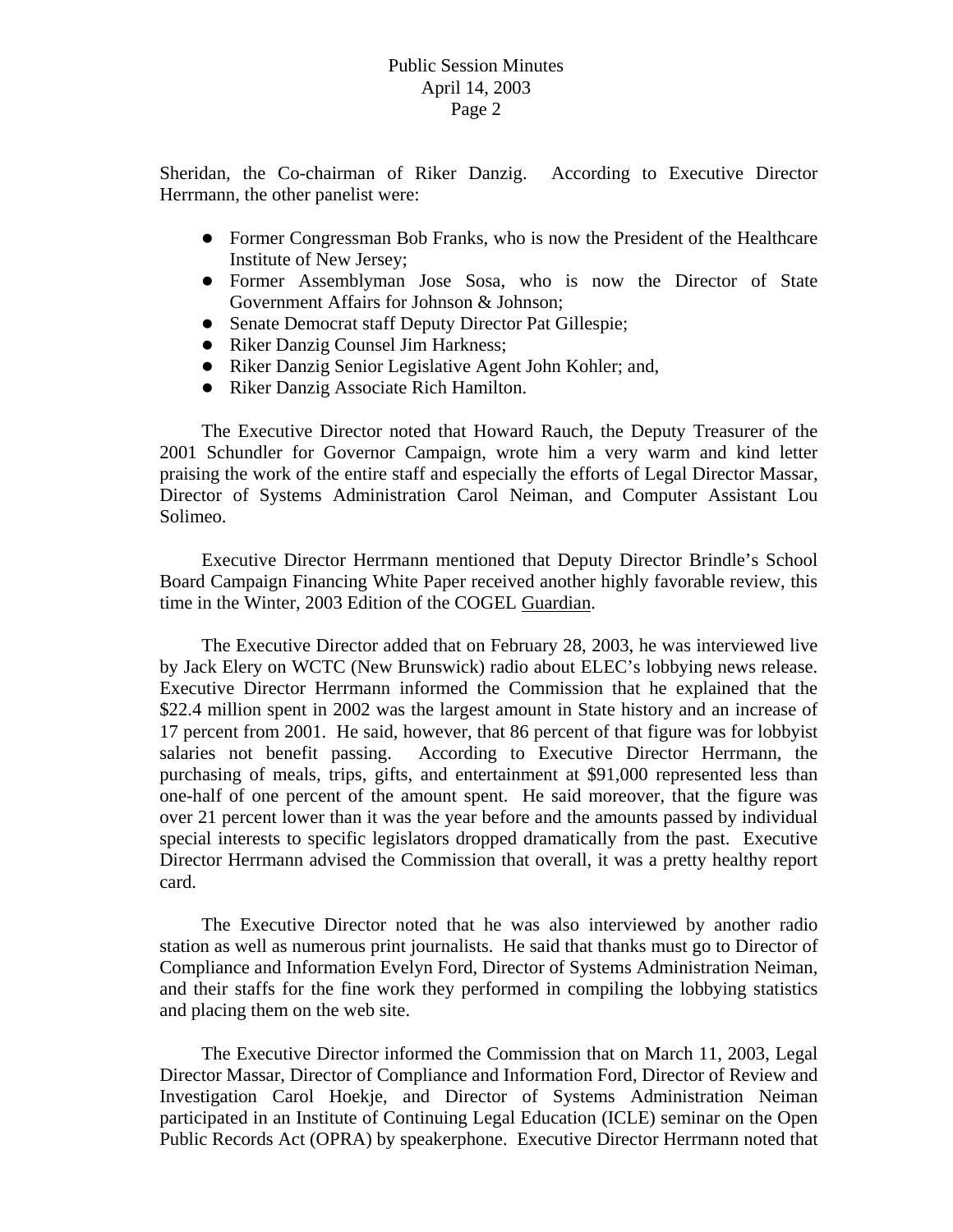as a disclosure agency, ELEC staff is particularly interested in being knowledgeable about the new law.

Executive Director Herrmann advised the Commission that on March 16, 2003, he participated in the annual editorial board meeting of Public Integrity held in Washington, D.C. He mentioned that the Board accepted his proposal to allow COGEL to advertise in the journal membership and publications information at no charge. The Executive Director noted that he also offered with the approval of COGEL's publications Chair the help of the Guardian in promoting the annual Public Integrity Award.

The Executive Director added that on March 19, 2003, he met with Pennsylvania Representative Greg Vitali to discuss New Jersey's Public Financing Program. According to Executive Director Herrmann, Representative Vitali has been sponsoring a similar proposal in Pennsylvania. Executive Director Herrmann advised the Commission that Deputy Director Brindle and he have testified on numerous occasions over the years before the Pennsylvania House of Representatives State Government Committee on this issue.

Executive Director Herrmann drew attention to today's Star-Ledger. He said that an excellent opinion piece by Deputy Director Brindle argues that the low turnout in school board elections is letting a few interest groups decide crucial educational and taxation issues. He said that the piece concludes that the involvement of party and special interest activists should not be discouraged but that public officials should look for ways to heighten citizen awareness of these contests and participation in them.

#### B. Legislative Development

 Executive Director Herrmann informed the Commission that on March 10, 2003, he participated in a discussion of 10 campaign finance reform bills sponsored by Assemblywoman Loretta Weinberg before the Assembly State Government Committee. The Executive Director noted that consecutive bills numbered A-3439 through A-3448 covered such topics as pay-to-play, clean elections, increased penalties, issue advocacy reporting, free airtime for candidates, and Internet reporting. At the meeting, the Executive Director stated that he answered a number of technical questions from the members of the committee.

 Executive Director Herrmann advised the Commission that on March 17, 2003, he testified before the Senate State Government Committee in favor of the Senate Committee Substitute for S-2371 (Furnari/Adler) and S-2392 (Inverso/Kean) dealing with the regulation of pay-to-play activity. He said that the bill also contains an "antiwheeling" provision that severely restricts contributions made by local political party committees to entities outside of their home areas. On March 20, 2003, the bill passed the Senate 34-1.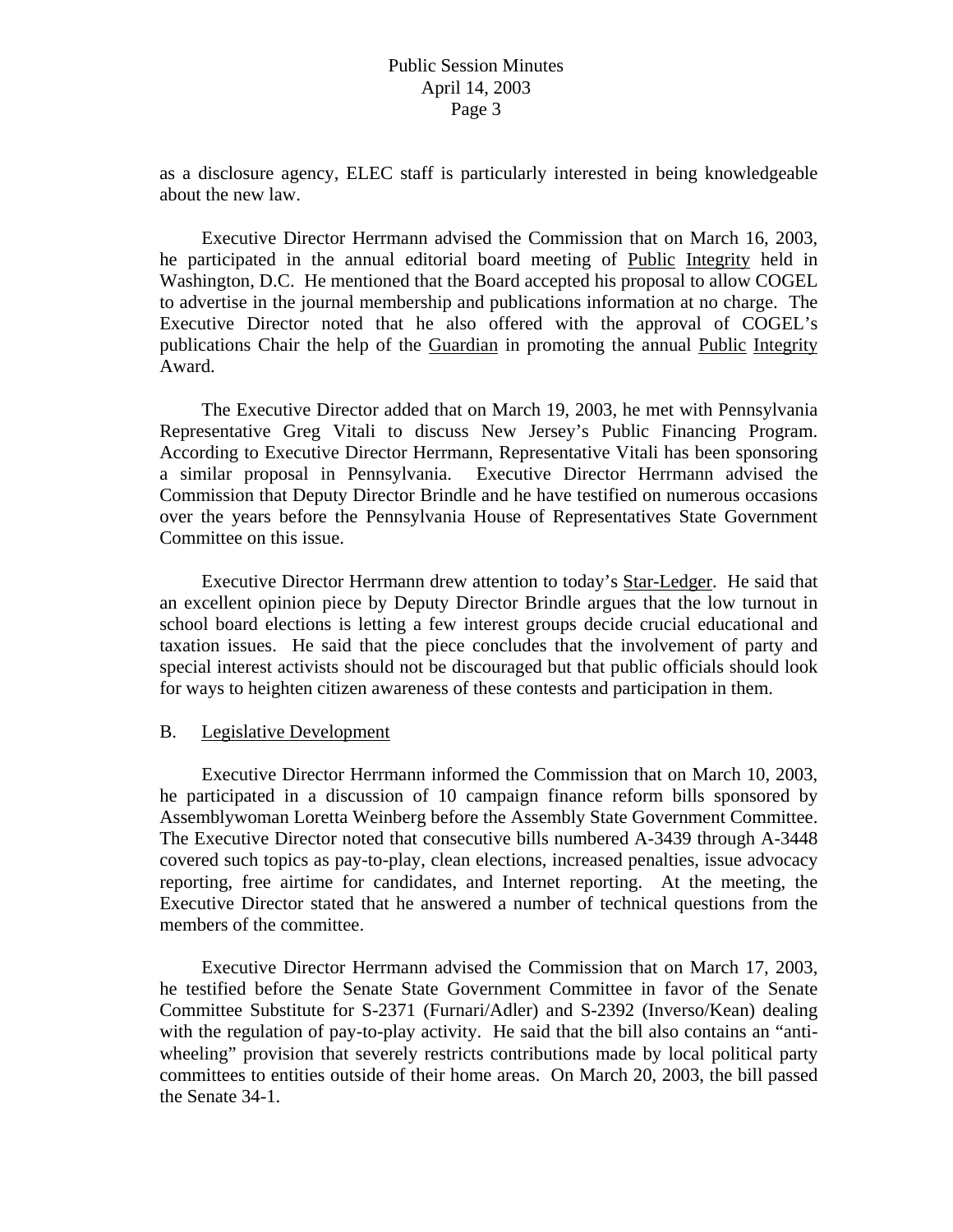### C. 2002 Annual Report

 Executive Director Herrmann expressed thanks to Deputy Director Brindle, the Project Manager, and all of the directors for their excellent work. He also praised Administrative Assistant Elbia Zeppetelli for her outstanding desktop publishing effort.

### D. Ethics Forms

 Executive Director Herrmann alerted the Commissioners to the fact that ethics forms are due April 30, 2003 with Mark Fleming in the office of the Governor's Counsel.

# E. Spring Meeting Schedule

- May 19, 2003 at  $11:00$  a.m. in Trenton;
- $\bullet$  June 18, 2003 at 11:00 a.m. in Trenton; and,
- $\bullet$  July 16, 2003 at 11:00 a.m. in Trenton

#### 4. Resolution to go into Executive Session

 On a motion by Vice Chair Franzese, seconded by Commissioner Lederman and passed by a vote of 4-0, the Commission resolved to go into Executive Session to discuss the following matters, which will become public as follows:

- A. Final Decision Recommendations in violation proceedings which will not become public. However, the Final Decisions resulting from those recommendations will become public not later than seven business days after mailing to the named respondents.
- B. Investigative Reports of possible violations, which reports will not become public. However, any complaint generated as the result of an Investigative Report will become public not later than seven business days after mailing to the named respondents.
- C. A report on requests from the public for investigations of possible violations, which report will not become public in order to protect the identity of informants and maintain the integrity of investigative procedures and priorities. However, any complaint alleging violations, which complaint may be generated as a result of a request for investigation, will become public not later than seven business days after mailing to the named respondents.
- 5. Return to Public Session

On a motion by Commissioner Lederman, seconded by Vice Chair Franzese and passed by a vote of 4-0, the Commission voted to return to Public Session.